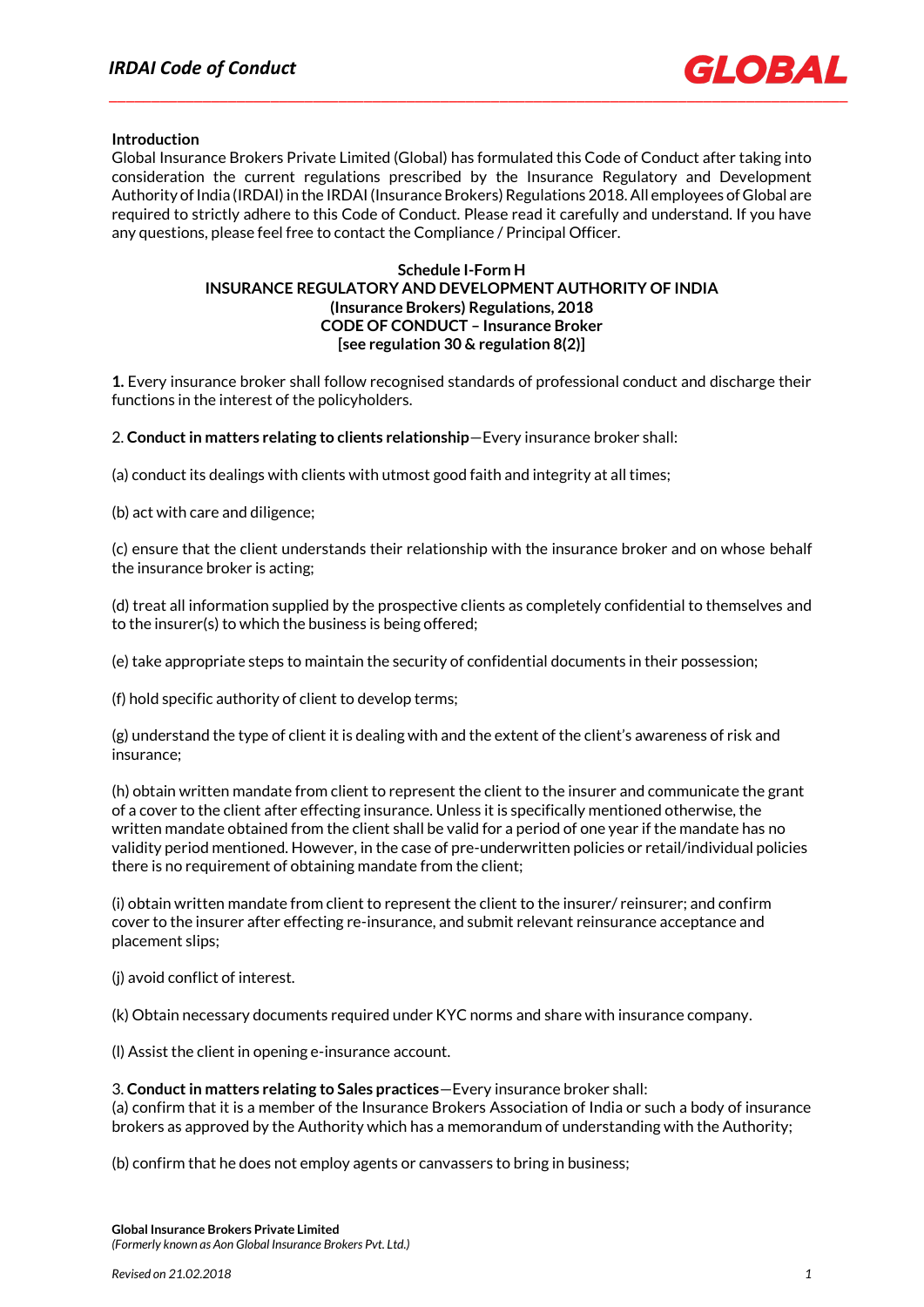(c) identify itself and explain as soon as possible the degree of choice in the products that are on offer;

(d) ensure that the client understands the type of service it can offer;

(e) ensure that the policy proposed is suitable to the needs of the prospective client;

(f) give advice only on those matters in which it is knowledgeable and seek or recommend other specialist for advice when necessary;

(g) not make inaccurate or unfair criticisms of any insurer or any member of the Insurance Brokers Association of India or member of such body of insurance brokers as approved by the Authority;

(h) explain why a policy or policies are proposed and provide comparisons in terms of price, cover or service where there is a choice of products;

(i) state the period of cover for which the quotation remains valid if the proposed cover is not effected immediately;

(j) explain when and how the premium is payable and how such premium is to be collected, where another party is financing all or part of the premium, full details shall be given to the client including any obligations that the client may owe to that party;

(k) explain the procedures to be followed in the event of a loss.

(l) not indulge in any sort of money laundering activities.

(m) ensure that the insurance broker does not indulge in sourcing of business by themselves or through call centres by way of misleading calls or spurious calls.

4. **Conduct in relation to furnishing of information**—Every insurance broker shall:

(a) ensure that the consequences of non-disclosure and inaccuracies are pointed out to the prospective client;

(b) avoid influencing the prospective client and make it clear that all the answers or statements given are the latter's own responsibility.

(c) ensure that the information provided by the client on the basis of which the risk is accepted by the insurer is made part of the proposal form and shared with the client and the insurer. Any wrongful submission of information may be dealt as per the terms and conditions of the insurance contract.

(d) ask the client to carefully check details of information given in the documents and request the client to make true, fair and complete disclosure where it believes that the client has not done so and in case further disclosure is not forthcoming it should consider declining to act further;

(d) explain to the client the importance of disclosing all subsequent changes that might affect the insurance throughout the duration of the policy; and

(e) disclose on behalf of its client all material facts within its knowledge and give a fair presentation of the risk.

5. **Conduct in relation to explanation of insurance contract**—Every insurance broker shall:

(a) provide the list of insurer(s) participating under the insurance contract and advise any subsequent changes thereafter;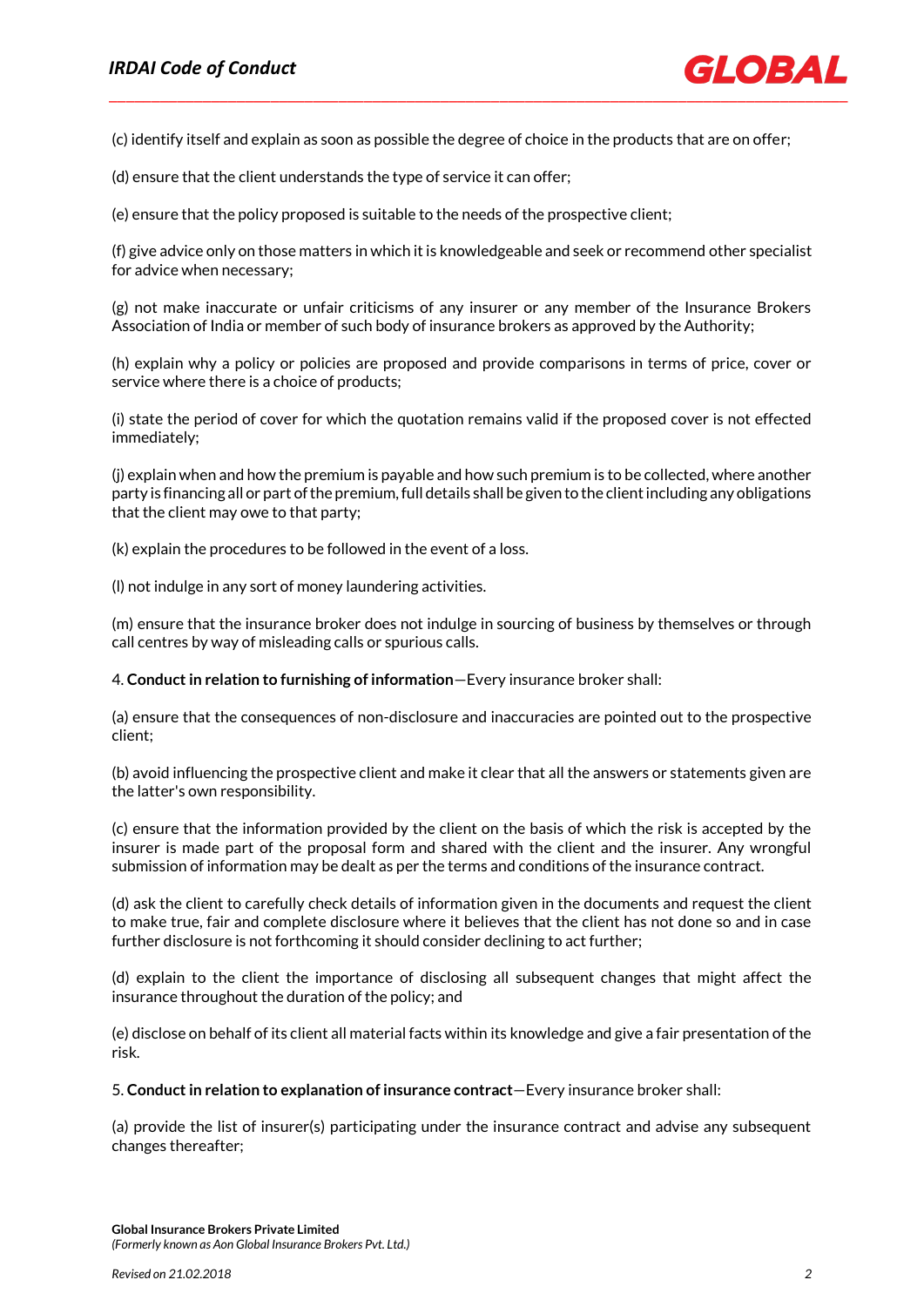(b) explain all the essential provisions of the cover afforded by the policy recommended by him so that, as far as possible, the prospective client understands what is being purchased;

(c) quote terms exactly as provided by insurer;

(d) draw attention to any warranty imposed under the policy, major or unusual restrictions, exclusions under the policy and explain how the contract may be cancelled;

(e) provide the client with prompt written confirmation that insurance has been effected. If the final policy wording is not included with this confirmation, the same shall be forwarded as soon as possible;

(f) notify changes to the terms and conditions of any insurance contract and give reasonable notice before any changes take effect;

(g) advise its clients of any insurance proposed on their behalf which will be effected with an insurer outside India, where permitted, and, if appropriate, of the possible risks involved; and

(h) not to favour any particular insurer while arranging insurance contracts to the clients.

6. **Conduct in relation to renewal of policies**—Every insurance broker shall:

(a) ensure that its client is aware of the expiry date of the insurance even if it chooses not to offer further cover to the client;

(b) ensure that renewal notices contain a warning about the duty of disclosure including the necessity to advise changes affecting the policy, which have occurred since the policy inception or the last renewal date;

(c) ensure that renewal notices contain a requirement for keeping a record (including copies of letters) of all information supplied to the insurer for the purpose of renewal of the contract;

(d) ensure that the client receives the insurer's renewal invitation well in time before the expiry date.

7. **Conduct in relation to claim by client**—Every insurance broker shall: —

(a) explain to its clients their obligation to notify claims promptly and to disclose all material facts and advise subsequent developments as soon as possible;

(b) request the client to make true, fair and complete disclosure where it believes that the client has not done so. If further disclosure is not forthcoming it shall consider declining to act further for the client;

(c) give prompt advice to the client of any requirements concerning the claim;

(d) forward any information received from the client regarding a claim or an incident that may give rise to a claim without delay, and in any event within three working days;

(e) advise the client without delay of the insurer's decision or otherwise of a claim; and give all reasonable assistance to the client in pursuing his claim.

8. **Conduct in relation to receipt of complaints**—Every insurance broker shall:—

(a) ensure that letters of instruction, policies and renewal documents contain details of complaints handling procedures;

(b) accept complaints either by phone or in writing; including through electronic mode;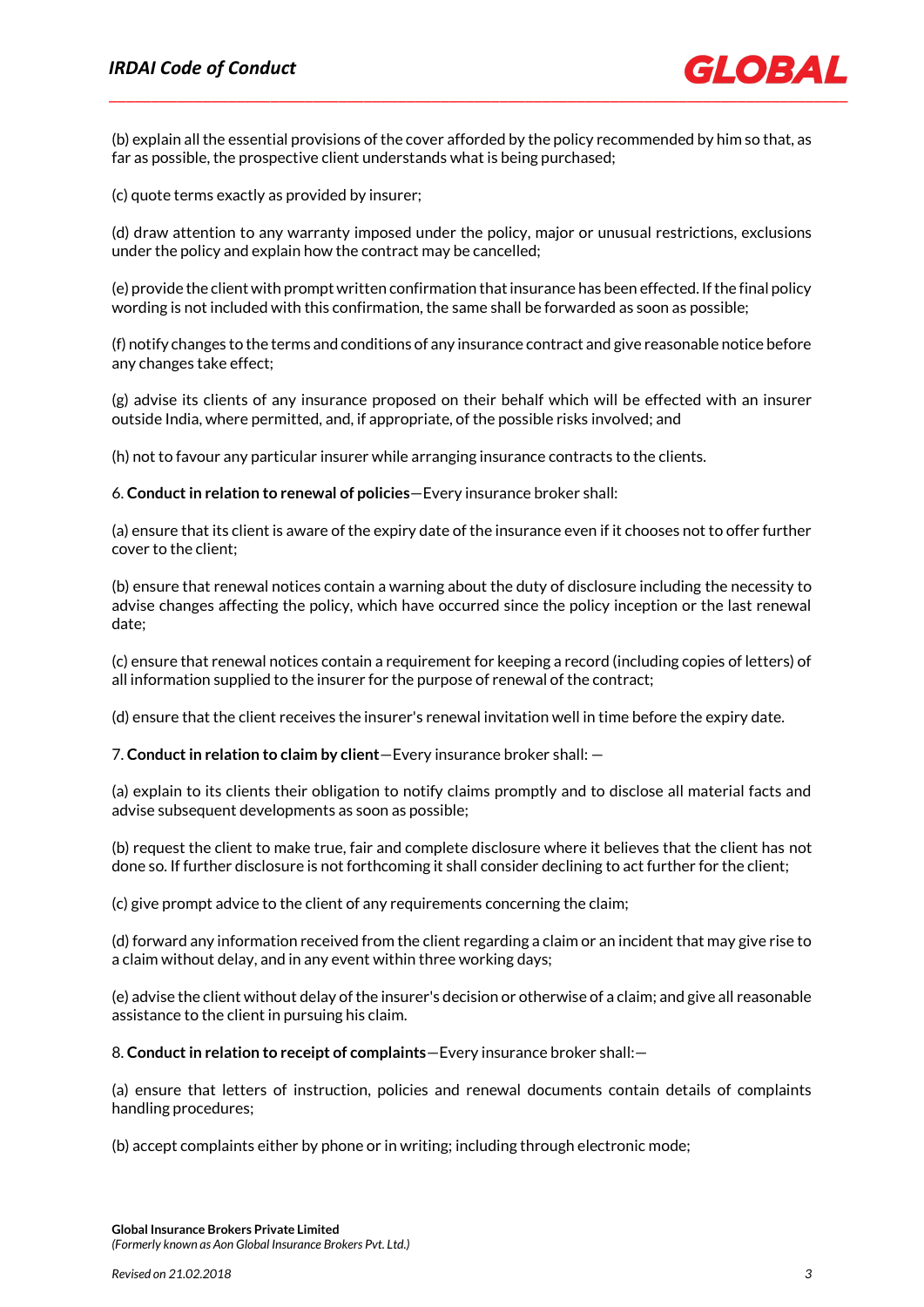(c) acknowledge a complaint within fourteen days from the receipt of correspondence, advise the member of staff who will be dealing with the complaint and the timetable for dealing with it;

(d) ensure that response letters are sent and inform the complainant of what he may do if he is unhappy with the response;

(e) ensure that complaints are dealt with at a suitably senior level;

(f) have in place a system for recording and monitoring complaints.

9. **Conduct in relation to documentation**—Every insurance broker shall:—

(a) ensure that any documents issued comply with all statutory or regulatory requirements from time to time in force;

(b) send policy documentation without avoidable delay,

(c) make available, with policy documentation, advice that the documentation shall be read carefully and retained by the client;

(d) not withhold documentation from its clients without their consent, unless adequate and justifiable reasons are disclosed in writing and without delay to the client. Where documentation is withheld, the client must still receive full details of the insurance contract;

(e) acknowledge receipt of all monies received in connection with an insurance policy;

(f) ensure that the reply is sent promptly or use its best endeavours to obtain a prompt reply to all correspondence;

(g) ensure that all written terms and conditions are fair in substance and set out, clearly and in plain language, client's rights and responsibilities; and

(h) subject to the payment of any monies owed to it, make available to any new insurance broker instructed by the client all documentation to which the client is entitled and which is necessary for the new insurance broker to act on behalf of the client; and

(i) Assist the client in obtaining / receiving electronic insurance policies.

10. **Conduct in matters relating to advertising** —Every insurance broker shall conform to the relevant provisions of the Insurance Regulatory and Development Authority (Insurance Advertisements and Disclosure) Regulations, 2000, and: —

(a) ensure that statements made are not misleading or extravagant;

(b) where appropriate, distinguish between contractual benefits which the insurance policy is bound to provide and non-contractual benefits which may be provided;

(c) ensure that advertisements shall not be restricted to the policies of one insurer, except where the reasons for such restriction are fully explained with the prior approval of that insurer;

(d) ensure that advertisements contain nothing which is in breach of the law nor omit anything which the law requires;

(e) ensure that advertisement does not encourage or condone defiance or breach of the law;

(f) ensure that advertisements contain nothing which is likely, in the light of generally prevailing standards of decency and propriety, to cause grave or widespread offence or to cause disharmony;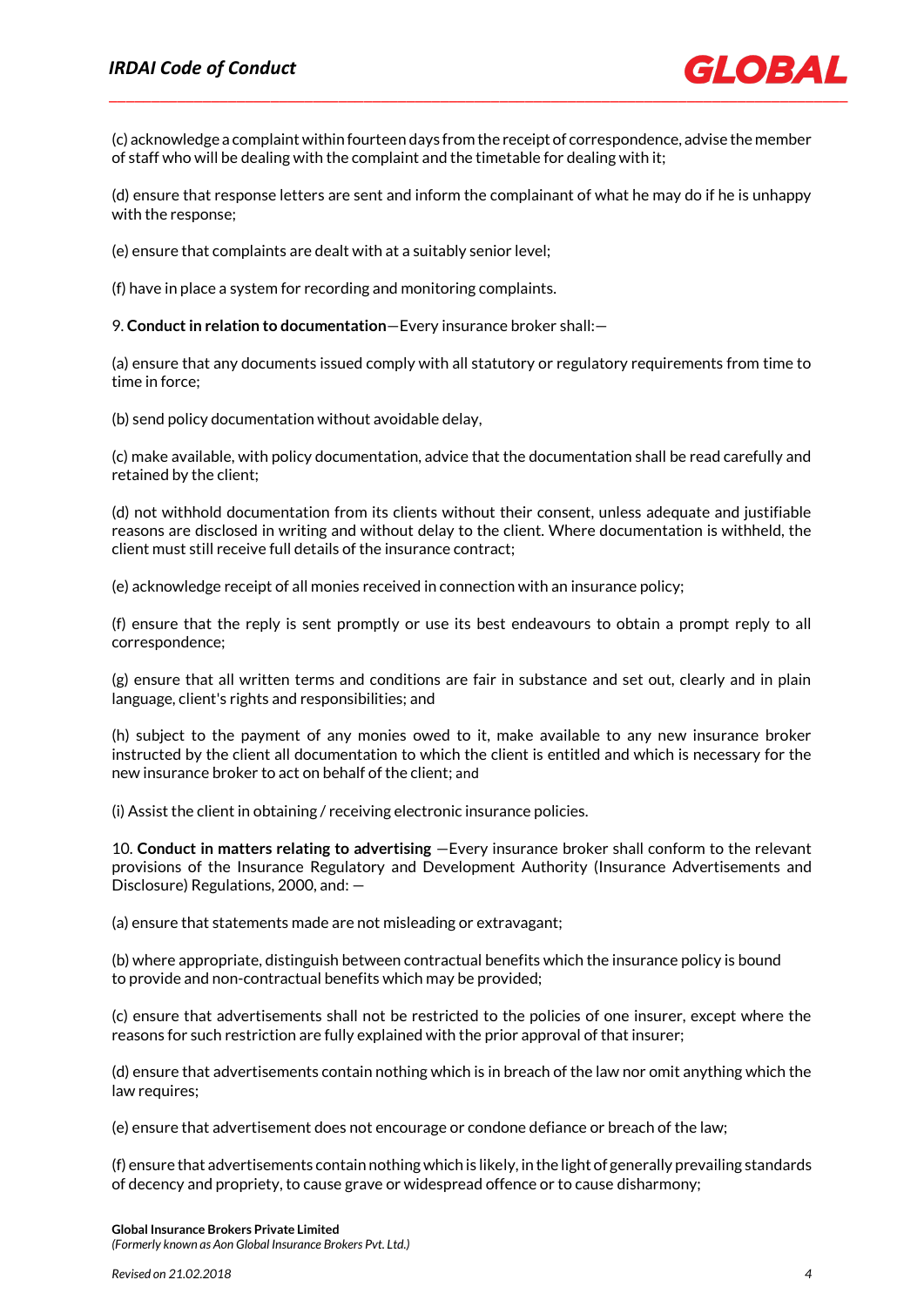

(g) ensure that advertisements are not so framed as to abuse the trust of clients or exploit their lack of experience or knowledge; and

(h) ensure that all descriptions, claims and comparisons, which relate to matters of objectively ascertainable fact shall be capable of substantiation.

# 11**. Conduct in matters relating receipt of remuneration**—Every insurance broker shall: —

(a) if requested by a client, disclose the amount of remuneration and reward and the basis of such remuneration and reward it receives as a result of effecting insurance for that client and whether there is any relation between him and the insurer.

12. **Conduct in relation to matters relating to training**—Every insurance broker shall:

(a) ensure that its staff are aware of and adhere to the standards expected of them by this code;

(b) ensure that staff are competent, suitable and have been given adequate training;

(c) ensure that there is a system in place to monitor the quality of advice given by broker qualified persons engaged by it;

(d) ensure that members of staff are aware of legal requirements including the law of agency affecting their activities; and only handle classes of business in which they are competent;

(e) draw the attention of the client to Section 41 of the Act, which prohibits rebating and sharing of commission.

# 13. **Information and Education common to direct & reinsurance brokers**:

a) The insurance broker will support industry education initiatives aimed at explaining insurance to consumers and the community.

b) The insurance broker will make readily available to client:

(i) Up-to-date information on insurance;

(ii) Information to assist insured to determine the level of insurance cover they may require; and

(iii) Information about insurance products and services, and this Code.

14. Every insurance broker shall display in every office where it is carrying on business and to which the public have access a notice to the effect that a copy of the code of conduct is available upon request and that if a member of the public wishes to make a complaint or requires the assistance of the Authority in resolving a dispute, he may write to the Authority.

15. An insurance broker as defined in these regulations shall not act as an insurance agent of any insurer under section 42 of the Act.

16. Every insurance broker shall abide by the provisions of the Insurance Act, 1938 (4 of 1938), Insurance Regulatory and Development Authority Act 1999 (41 of 1999), rules and regulations made there under which may be applicable and relevant to the activities carried on by them as insurance brokers.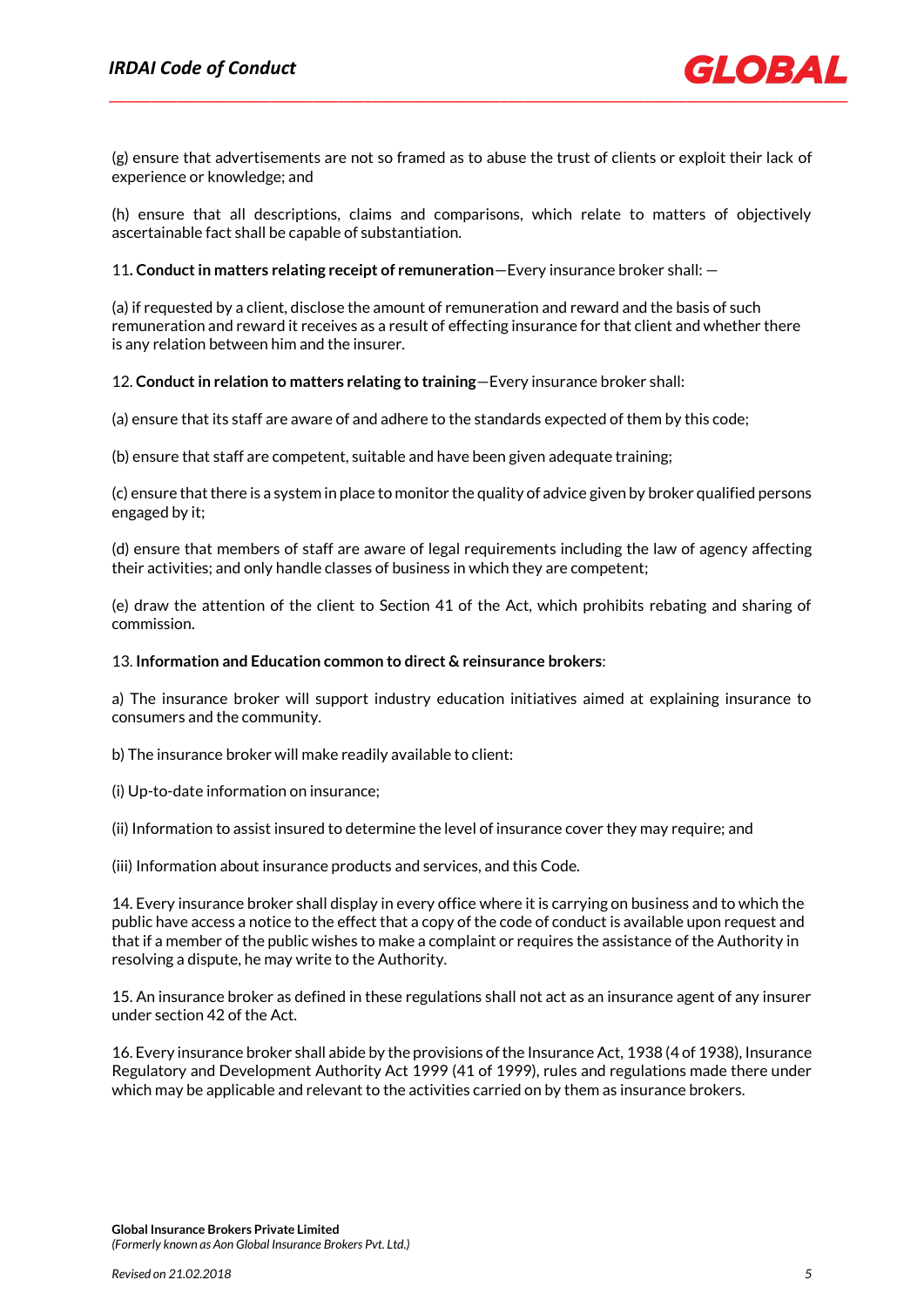

# **Schedule I-Form I [see regulation 8(2) & regulation 30] ADDITIONAL CODE OF CONDUCT – For Re-insurance Broker and Composite Broker**

The reinsurance broker/composite broker while arranging reinsurance covers to its clients shall enter into a Terms of Business Agreement (TOBA) with the (re)insurer. The TOBA shall include, amongst the other things, the following.

i) Nature and Scope; ii) Disclosures and documentation; iii) Premium Payment Terms including expected time of remittance of premiums/claims; iv) Handling of clients money v) Roles and responsibilities of each parties to the Agreement; vi) Regulatory compliance; vii) Remuneration; viii) Payment of Taxes; ix) Claims; x) Dispute Resolution;

The reinsurance broker/composite broker shall adhere to the following additional code of conduct -

# **1. General (applicable to all contracts of reinsurance)**

- a) The insurance broker shall not enter the reinsurance markets either to develop terms for reinsurance cover or to place reinsurance on any risk without the specific written authorization of the insurer insuring the risk or insurer/reinsurer who has been asked to quote terms for the risk.
- b) The broker shall not block reinsurance capacity in anticipation of securing an order to place reinsurance.
- c) The insurance broker shall provide to the insurer/reinsurer, a true and complete copy of the reinsurance placement slip to be used, before entering the market. The insurance broker shall incorporate any modifications or corrections proposed by the insurer/reinsurer in the placement slip.
- d) The insurance broker shall put up to the insurer/reinsurer, all the terms (including the reinsurance commission and brokerage allowed) obtained by it from various reinsurers and indicate the share the lead reinsurer is willing to write at those terms and the expectation of the insurance broker about placement of the required reinsurance at the terms quoted, with acceptable reinsurance security.
- e) The insurance broker shall furnish to the insurer/reinsurer, a true copy of the placement slip signed by the lead reinsurer quoting terms, indicating thereon, the signed line of the reinsurer.
- f) Where reinsurance on a risk is proposed to be placed with different reinsurers at different terms, the fact that terms for all reinsurers are not uniform, shall be disclosed to reinsurers suitably.
- g) Once the insurer/reinsurer has accepted the reinsurance terms quoted, the insurance broker shall place the required reinsurance cover and shall keep the insurer/reinsurer informed about the progress of placement from time to time. In selecting the reinsurers to whom the risk is offered, the insurance broker shall be mindful of the need to use only such reinsurers who have a rating as required by IRDAI (General Insurance – Reinsurance) Regulations, 2016 and IRDA (Life Insurance-Reinsurance) Regulations, 2013. Where the reinsurance is over placed, the signing down shall be done in consultation with the insurer/reinsurer in a manner consistent with good market practice.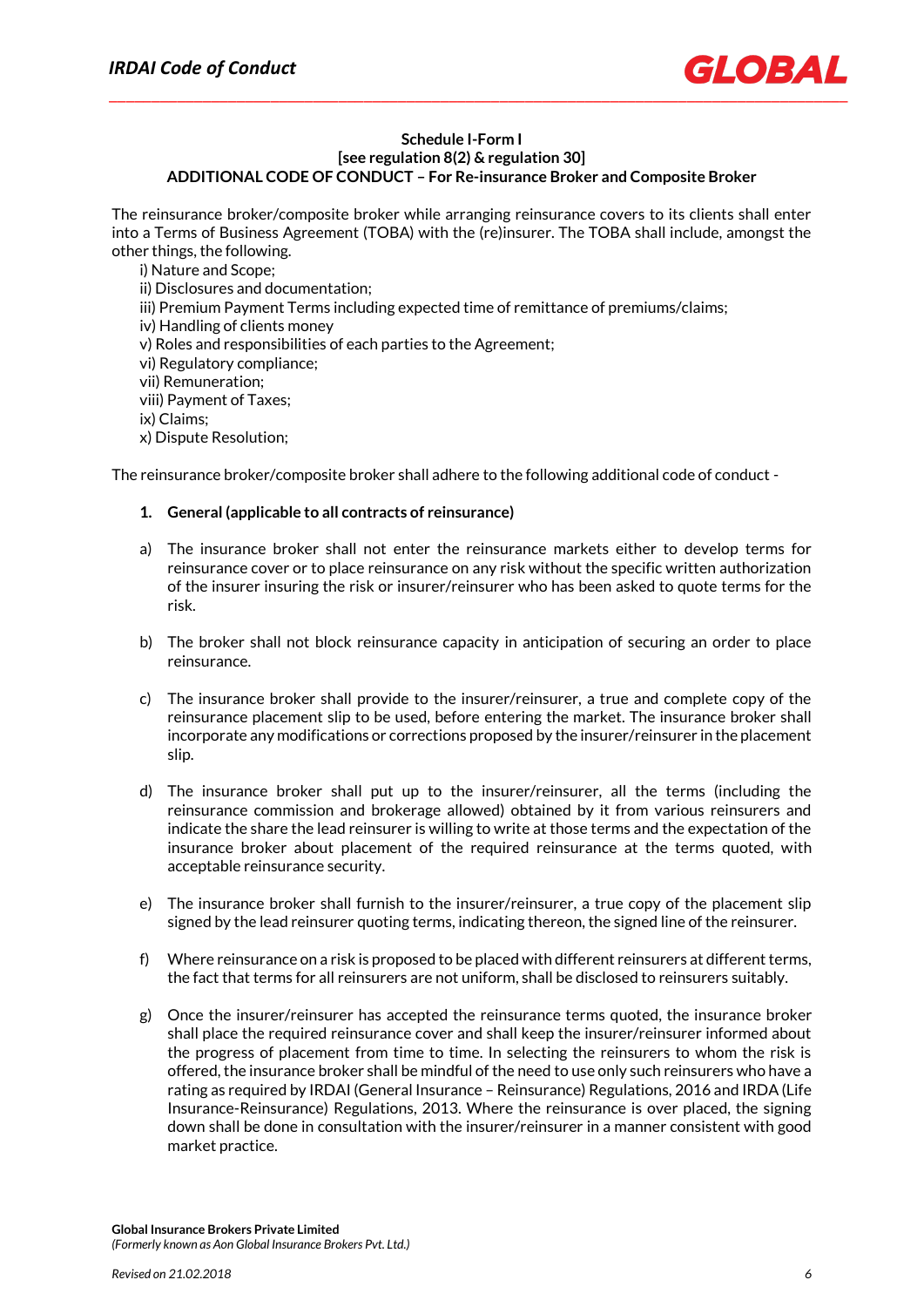- h) Shall confirm to the insurer the remittance of premium and receipt of the same by the reinsurer concerned within ten days of such remittance.
- i) Immediately after completion of placement of reinsurance, the insurance broker may issue an insurance broker's cover note giving the terms of cover and the names of reinsurers and the shares placed with each of them. The cover note may contain a listing of all important clauses and conditions applicable to the reinsurance and where the wordings of clauses are not market standard, the wordings to be used in the reinsurance contract shall be attached to the insurance broker's cover note.
- j) The insurance broker shall follow up the cover note by a formal signed reinsurance policy document or other acceptable evidence of the reinsurance contract signed by the reinsurers concerned, within one month of receipt of reinsurance premium.
- k) The insurance broker shall have a security screening procedure in-house or follow credit ratings given by recognized credit rating agencies and answer without any delay, any questions raised by the insurer about the credit rating of one or more reinsurers. Where the insurer/reinsurer declines to accept a particular reinsurer for whatever reason and asks the insurance broker to replace the security before commencement of risk, the insurance broker shall do so promptly and advise the insurer/reinsurer of the new reinsurer brought on the cover.

# 2. **Placement of Proportional Treaty or Non-proportional Treaty**

- a) The insurance broker invited to place a proportional treaty shall prepare the treaty offer slip and supporting information with the cooperation of the insurer and secure the insurer's concurrence to the slip and information before entering the market.
- b) Where a reinsurance treaty is placed at different terms with different reinsurers, the fact that such is the practice shall be made known to all the reinsurers suitably.
- c) Where a reinsurer accepts a share in a treaty subject to any condition, the conditions shall be made known to the ceding insurer and its agreement obtained before binding the placement.
- d) The insurance broker shall advise the progress of placement of the treaty from time to time. Immediately after completion of placement, the insurance broker shall issue a cover note setting out the treaty terms and conditions and list of reinsurers with their shares. Where a treaty is over-placed, the insurance broker shall sign down the shares in consultation with the insurer in a manner consistent with good market practice.
- e) The insurance broker shall secure signature of formal treaty wordings or other formal reinsurance contract documentation within three months of completion of placement.

# 3. **Placement of Foreign Inward Reinsurance**

- a) The insurance broker shall ensure that Indian Reinsurer(s) receive the reinsurance premium from the overseas insurer as per the premium payment condition stipulated in the reinsurance contract;
- b) The insurance broker shall not enter the Indian reinsurance markets either to develop terms for reinsurance cover or to place reinsurance on any risk without the specific written authorization of the overseas insurer insuring the risk or insurer who has been asked to quote terms for the risk.
- c) The insurance broker shall provide to the Reinsurer in India, a true and complete copy of the placement slip to be used, before committing any terms to the overseas client. The insurance broker shall incorporate any modifications or corrections proposed by the Reinsurer in the placement slip.